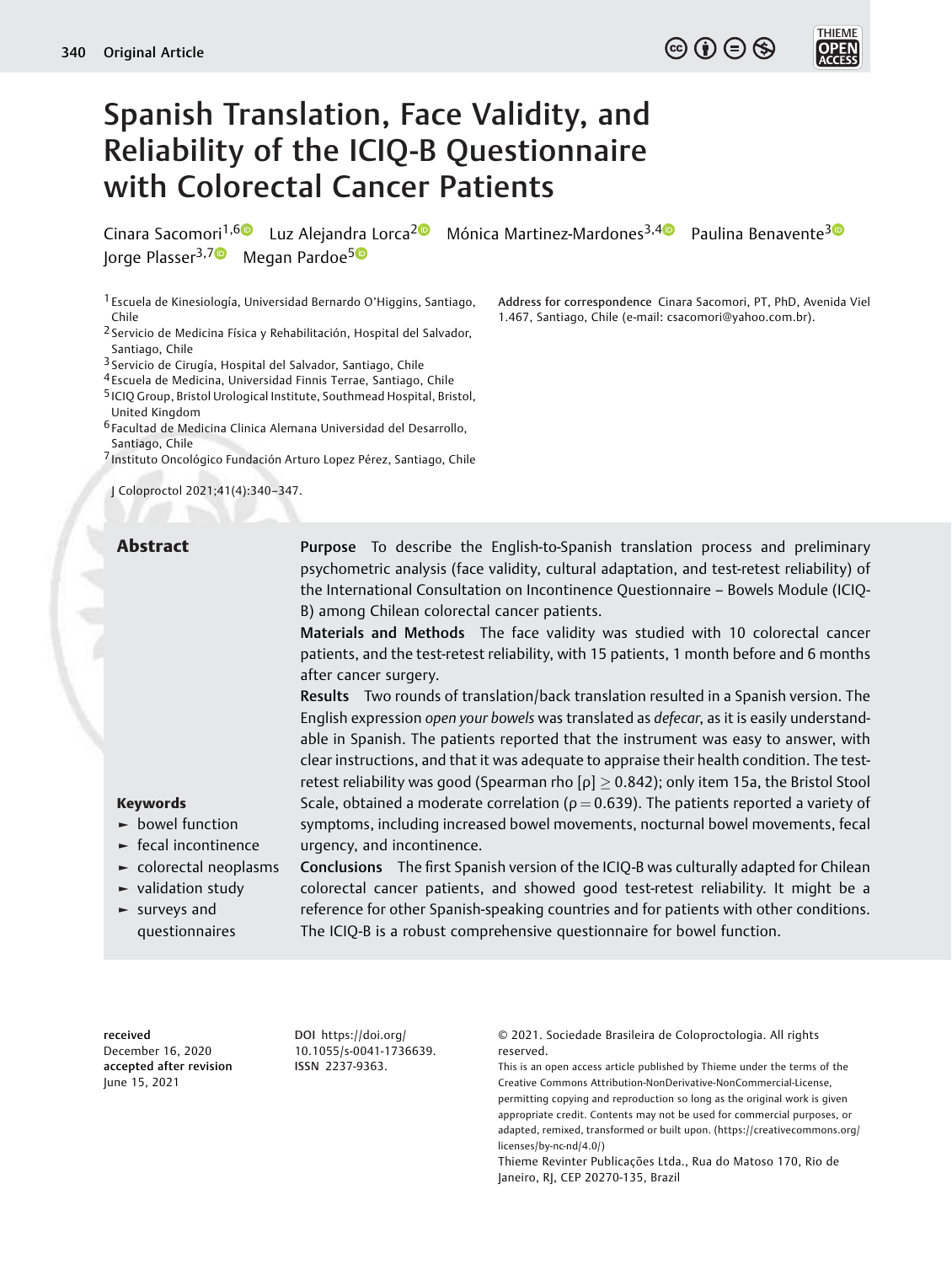# Introduction

Colorectal cancer is the world's fourth most deadly cancer (after lung, liver, and stomach cancer), and is most common in developed countries. Its incidence has continued to rise in countries with a medium–high human development index<sup>1</sup> and in young people. It is associated with physical inactivity, obesity, high consumption of red and/or processed meats, smoking, and alcohol consumption.<sup>2</sup>

Colorectal cancer may produce many bowel symptoms which have a negative impact on functioning and quality of life  $(QoL)$ <sup>3–5</sup> Prior to treatments, patients usually report changes in bowel habits, such as the frequency of defecation, the consistency and shape of the stool, and difficulty in evacuation; all of these symptoms are usually called constipation or diarrhea.<sup>5</sup> New surgical techniques for colorectal cancer have been proposed to prevent ostomy and maintain continence. $6.7$  However, incontinence episodes might be a problem and impair QoL. Low anterior resection, in particular, which is one of the most indicated treatments for rectal cancer, has been associated with a 42% prevalence of low anterior resection syndrome (LARS). This syndrome includes symptoms of incontinence (fecal and flatus), urgency, diarrhea, and increased bowel movements.<sup>7</sup>

Recently, efforts have been made to develop survivorship care plans aiming to cover follow-up care and control of disease progression. $8$  The use of validated questionnaires facilitates patient control and strengthens the continuum of care. Among the instruments used to assess bowel function and fecal incontinence in people with colorectal cancer, the most used are the Vaizey score<sup>9</sup> and the Wexner continence score.<sup>10</sup> These scales are short and quite easy to apply, but assess only the severity of the incontinence. In contrast, the colorectal module of the European Organization for Research and Treatment of Cancer QoL Questionnaire – Colorectal (EORTC QLQ-CR38 or -CR29) and the Gastrointestinal Quality of Life Index also assess bowel function and  $QoL$ <sup>11,12</sup> However, a study<sup>13</sup> showed that neither the EORTC Core  $(C)$ -30 nor the CR-38 were sensitive to explain the differences in bowel function in patients with rectal cancer.

The International Consultation on Incontinence Questionnaire – Bowel Module (ICIQ-B) has been proposed as a more specific and comprehensive patient report outcome (PRO) measure, as it includes an analysis of bowel pattern, bowel control, other bowel symptoms, sexual impact, and QoL.<sup>14,15</sup> The ICIQ-B seems to provide a more in-depth comprehension of the phenomenon of "bowel function." A recent study<sup>16</sup> demonstrated that the online and paper versions of the ICIQ-B had robust psychometrics (test-retest reliability, internal consistency, and convergent validity) for use among male and female US citizens, including Veterans. However, this questionnaire was not yet available in Spanish. Therefore, the aim of the present study was to describe the translation process and preliminary psychometric analysis (face validity, cultural adaptation, and test-retest reliability) of the Spanish version of the ICIQ-B among Chilean colorectal cancer patients.

# Materials and Methods

This translation and validation study had three phases: 1) translation and back translation; 2) face validity, cultural adaptation, and consensus with the ICIQ group regarding possible changes; and 3) test-retest reliability analysis.

#### Target Population and Participant Sampling

The target population was colorectal cancer patients, who usually suffer from bowel symptoms. The participants of the face validity and test-retest reliability analyses were adult patients with colorectal cancer undergoing treatment at Hospital del Salvador, Santiago de Chile, whose native language was Spanish. They were evaluated approximately onemonth pre surgery or until six-months post-surgical tumor resection. Selection was targeted at a representative sample in terms of gender, type of cancer, age, and level of schooling. Patients were excluded if they presented ostomy, neurological conditions, or cognitive impairments.

The present study was approved by the Ethical Review Board at Hospital del Salvador, Santiago de Chile on May 28, 2019. Informed consent was obtained from all participants.

### Instrument

The ICIQ-B is an instrument that assesses fecal incontinence symptoms and how they impact QoL. It is divided into 3 domains with scores from 1 to 21 for bowel patterns, 0 to 28 for bowel control, and 0 to 26 for QoL related to bowel symptoms; the higher the score, the worse the bowel pattern, the bowel control, or QoL.<sup>14,15</sup>

It was developed in United Kingdom, but still lacked a Spanish version. Its English version has proven to be robust and psychometrically solid, following analyses of its content, construct, criterion validity, internal consistency, and reliability.<sup>14,15</sup> We obtained permission from the ICIO group to translate this questionnaire into Spanish and validate it in Chile.

#### Translation and Back Translation

The translation of the questionnaire from English to Spanish was performed by a native Chilean Spanish speaker, a health professional fluent in English and with a master's degree obtained in Australia. The back translation was performed by a British translator currently living in Chile, fluent in Spanish and with a bachelor of arts in Spanish and master's degree in applied translation studies obtained in England. The back translation was sent to the original authors (ICIQ group), who deliberated which questions did not retain the original meaning. These questions were reviewed by researchers and the Spanish translator, and, finally, an updated back translation into English was submitted, until the entire back translation version kept the meaning of the original and was approved by the ICIQ group.

#### Face Validity

Face validity was assessed through interviews with patients and observations of patients filling out draft versions of the questionnaires. First, we observed six patients answering the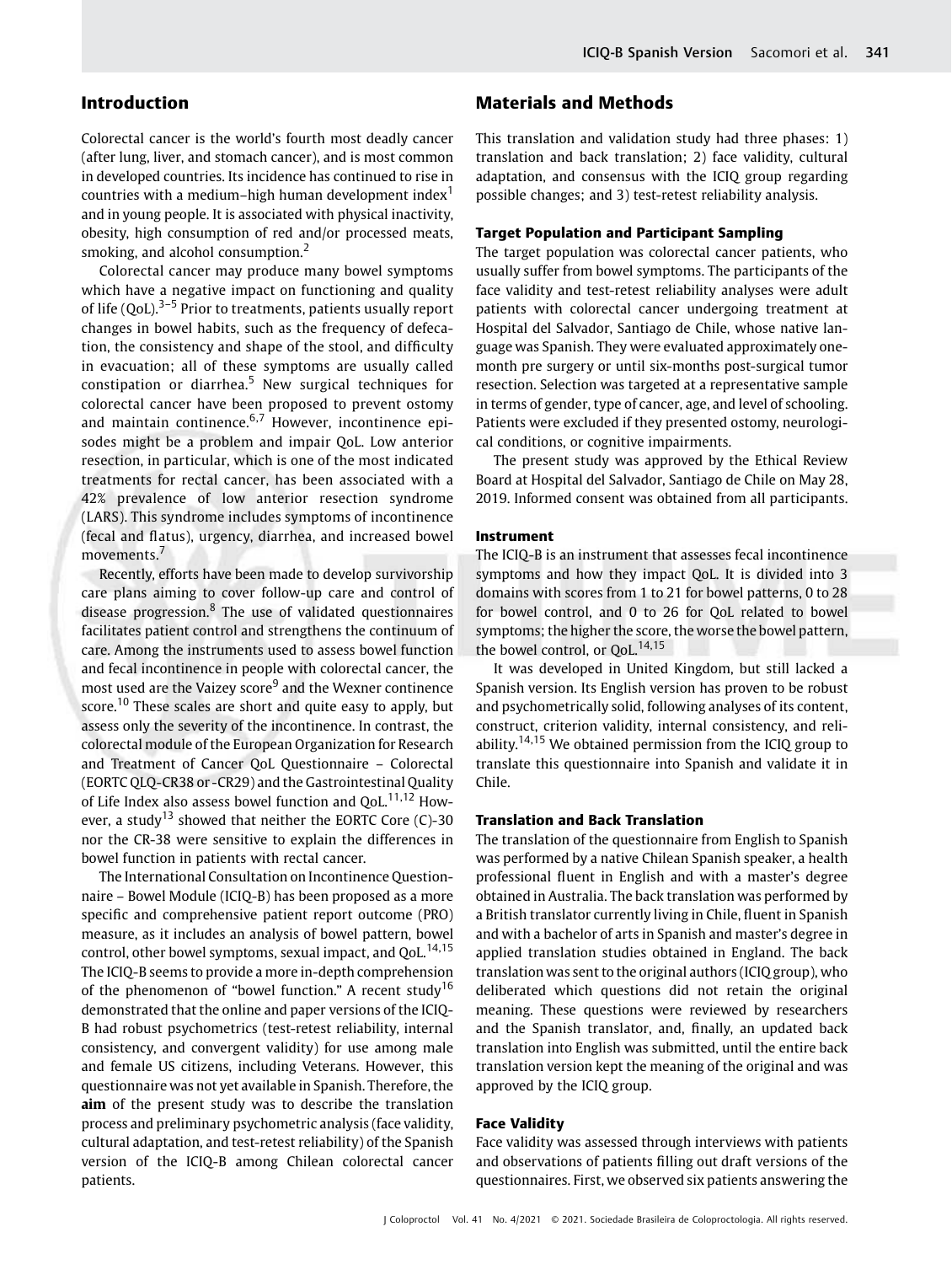questionnaire, and soon after we interviewed them. Second, these patients' suggestions were discussed with the ICIQ group to adapt the translated version. After some modifications, we applied the questionnaire to four more patients.

We used the following questions to guide patient interviews after they had filled out the questionnaire: "How easy or difficult did you find the questionnaire to complete? Were there any words, phrases or terms that were unfamiliar, ambiguous, or difficult to understand? If so, which and why? Were the items clear? If not, which ones and why? Were the instructions clear? If not, which ones and why? Did you object to answering any items? If so, which ones and why? Were any of the response categories unclear, inappropriate, or inadequate to enable you to express what you felt? If so, which ones and why? Are there any further comments you would like to make or items you would like to ask about?"

#### Test-Retest Reliability Analysis

Aiming to evaluate stability, we performed a test-retest analysis, in which the questionnaire was applied to the same set of respondents twice with an interval of one week. This interval between evaluations was chosen because most of the patients were at prehabilitation for surgery, and the test and retest should be performed under the same condition. Due to the contingency of coronavirus disease 2019 (COVID-19), we used for the test-retest reliability an initial in-person evaluation, when patients attended to receive the prehabilitation kit (incentive spirometer, elastic bands, pedometer, and educational materials). The retest evaluation was performed by telephone interview. For those patients recruited after surgery, both test and retest assessments were performed by telephone interview.

#### Data Analysis

Data was analyzed with the Statisgtical Package for the Social Sciences (IBM SPSS Statistics for Windows, IBM Corp., Armonk, NY, United States) software, version 23.0, using descriptive statistics, which were reported as numbers and percentages for the categoric variables, and as means, medians and standard deviations (SDs) for the continuous variables. The changes in the translation and back-translation were analyzed on a comparative table. For the test-retest reliability analysis, we performed a Spearman correlation test with  $p < 0.05$ .

# Results

#### Translation and Back Translation

After the process of independent translation, the two versions were compared by the original authors (the ICIQ group), who deliberated which questions did not retain the original meaning. The few differences observed in the word preferences in the translation process are described on ►Table 1. For item 3, we decided to maintain the term "to defecate/defecar" instead of "open your bowels" throughout the Spanish version of the questionnaire because it is more comprehensible in Chile.

#### Face Validity

We included 10 patients with colorectal cancer, most of them older adults (age: mean  $= 69.7$  years; SD  $= 10.5$  years; range  $=$  51 to 86 years), who had different levels of schooling (►Table 2).

The first 6 (100%) patients interviewed reported they found the instrument easy to answer, with truly clear instructions, and that the questionnaire was very adequate to evaluate their health condition with regards to their colorectal cancer. Three of them (50%) had difficulties answering questions 9, 10 or 12, as they did not present stool or mucous leaks, so they felt the need to add an option that said "not applicable" or "I don't have leakage." After reaching a consensus with the ICIQ group, we decided not to make these changes, as the 'Always' response ensured that their lack of leakage was reflected.

In question 17, 3 patients (50%) reported that the fragment "is in your mind the possibility…" ("Pasa por su mente la posibilidad…") was not clear. This question was revised by both translators and changed to "Are you ever worried about the possibility of suffering an accidental bowelleak?". (¿Piensas enla posibilidad de tener escape accidental de deposiciones?).

In question 3, only 2 patients answered in the column asking about the symptoms when the condition is "at worst." They reported it was difficult to understand, or they simply did not see the column. The ICIQ group recommended to mantain this part of the questionnaire in the current form, as the non-responses would not affect the final score of the domain. After this revision, in a second round of interviews, we applied the new version of the instrument to four more patients. They felt the instrument was clear, and that there was no need for further changes.

#### Test-Retest Reliability

►Table 3 shows the characteristics of test-retest participants. The correlations obtained from test-retest analysis (►Table 4) were strong for most of the items (Spearman rho  $[p] \geq 0.842$ ;  $p > 0.001$ ); and 32 of 42 items showed perfect correlations ( $p = 1.0$ ). Only item 15a, the Bristol Stool Scale, showed a moderate correlation between the test and retest measures ( $p = 0.639$ ;  $p > 0.001$ ). The scores of the questionnaire domains also showed strong correlations between test and retest ( $\rho \ge 0.972$ ;  $p > 0.001$ ).

# Description of Bowel Pattern, Bowel Control, and Quality of Life Domains

Regarding bowel pattern, the mean score for all participants  $(n = 25)$  was 6.2 ( $\pm$  3.1); for rectal cancer patients, it was 6.1  $(\pm 3.4)$ ; and, for colon cancer patients, it was 6.2 ( $\pm 3.1$ ). Meanwhile, the mean score regarding bowel control was 5.8  $(\pm 6.3)$  for all participants, 5.4 ( $\pm 7.5$ ) for rectal cancer patients, and 6.1 ( $\pm$  5.8) for those with colon cancer. The QoL score was 8.3 ( $\pm$  8.5) for all participants, 6.1 ( $\pm$  8.7) for rectal cancer patients, and 9.6 ( $\pm$  8.4) for those with colon cancer.

The patients reported a variety of symptoms, including: increased bowel movements (20% defecating 3 or more times per day), nocturnal bowel movement (40% needing to defecate at least once during sleep), fecal urgency (rarely  $=$  24%;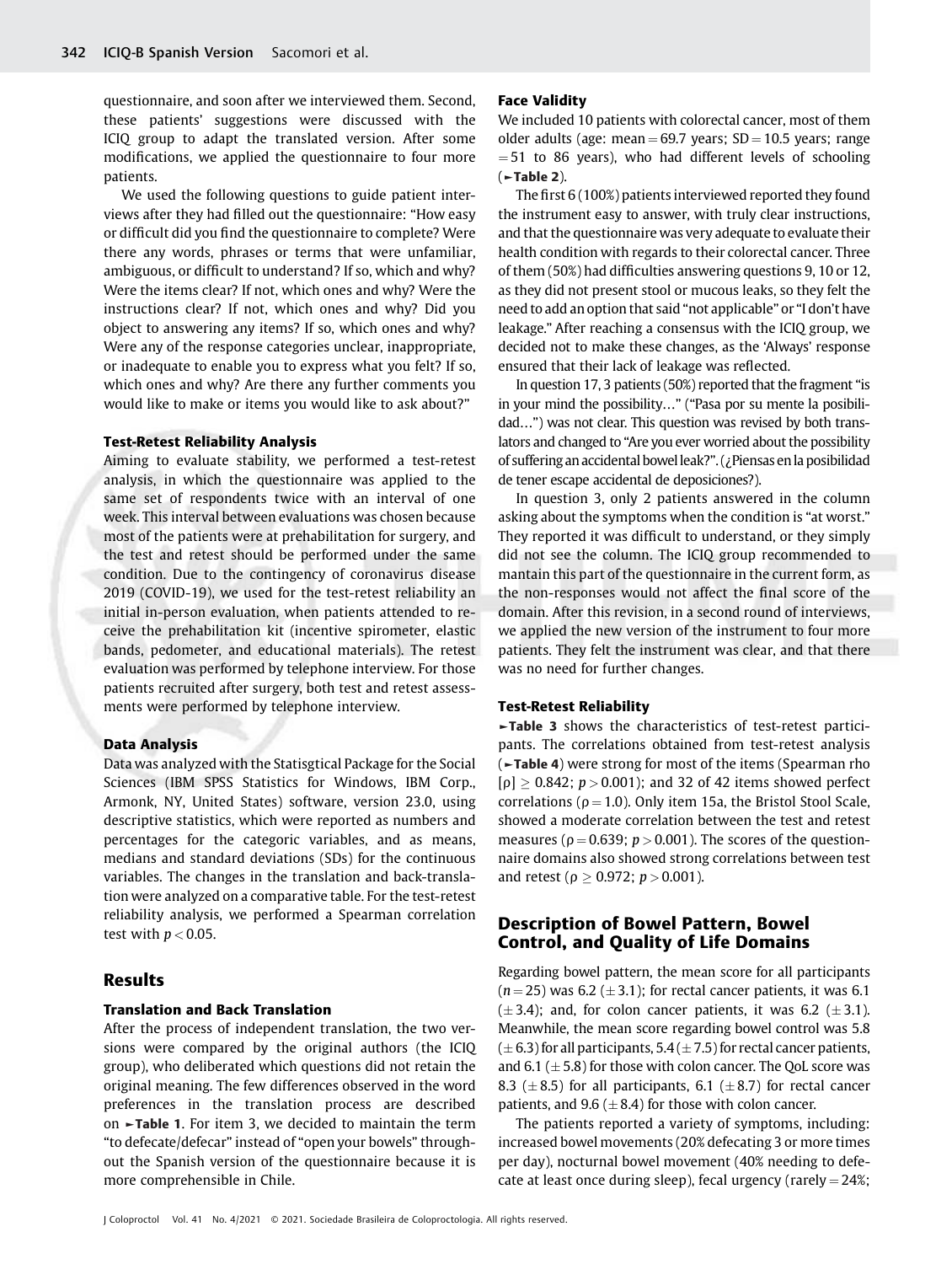| 1<br>1<br>1<br>i    |
|---------------------|
|                     |
| J                   |
| ı<br>.<br>!         |
| is an aid<br>١<br>ī |
|                     |

|                                                                         | Second back translation<br>approved | Many people suffer from<br>bowel leakage or bowel<br>accidents                     | symptoms interfere with<br>and how much those<br>their lives.                                                             | On average, how many times<br>do you defecate over a 24<br>hour period?                                                                | pain/soreness around your<br>Do you experience anal<br>anus?                                              | Are you able to control the<br>leakage of loose or liquid<br>stools from your anus?                                   | whether solid or liquid, from<br>accidental bowel leakage,<br>Are you able to control<br>your anus?               | Are you able to control your<br>flatulence from your anus?                                   | secretion of mucous leaking<br>Are you able to control the<br>through the anus?                    | Are your bowel accidents or<br>leakages unpredictable?                                | (Continued) |
|-------------------------------------------------------------------------|-------------------------------------|------------------------------------------------------------------------------------|---------------------------------------------------------------------------------------------------------------------------|----------------------------------------------------------------------------------------------------------------------------------------|-----------------------------------------------------------------------------------------------------------|-----------------------------------------------------------------------------------------------------------------------|-------------------------------------------------------------------------------------------------------------------|----------------------------------------------------------------------------------------------|----------------------------------------------------------------------------------------------------|---------------------------------------------------------------------------------------|-------------|
|                                                                         | Second Spanish translation          | experimentan accidentes o<br>escapes intestinales<br>Muchas personas               | y cuánto las molesta                                                                                                      | En promedio, ¿cuántas veces<br>va usted al baño a defecar<br>dentro de 24 horas?                                                       | dolor/sensibilidad alrededor<br>del ano?<br>¿Ha sentido                                                   | ¿Es capaz de controlar la<br>pérdida de deposiciones<br>líquidas o semilíquidas a<br>través del ano?                  | formadas a través del ano?<br>pérdidas accidentales de<br>deposiciones sólidas o<br>¿Es capaz de controlar        | escape de gases a través del<br>¿Es capaz de controlar el<br>sona                            | (secreción) a través del ano?<br>¿Es capaz de controlar el<br>escape de mucosidad                  | ¿Son los accidentes o escapes<br>de deposiciones<br>impredecibles?                    |             |
|                                                                         | ICIQ suggestion                     | accidents or is this the best<br>Is there a phrase for bowel<br>understood phrase? | The original texts talk about<br>accordingly, as affect and<br>bother. Please amend<br>bother have different<br>meanings. | Is this widely understood by<br>close to the original 'open<br>the general public? If not,<br>please consider a phrase<br>your bowels' | soreness', as in the original<br>"When defecating" can be<br>Please include the word<br>removed.<br>text. | watery or loose stool leaking<br>question implies that it is<br>asking about 'control of<br>It is important that this | $passage' as it is important inthis question$<br>Please add 'from your back                                       | Please add 'escaping from<br>your back passage' as per<br>original text.                     | Please add in the word<br>'leaking' as per original text                                           | Please refer to the original<br>text and restructure the<br>question accordingly.     |             |
|                                                                         | ck translation<br>First ba          | Many people suffer from<br>bowel leakage or faecal<br>incontinence                 | symptoms affect their lives.<br>and how much those                                                                        | On average, how many times<br>do you defecate over a 24-<br>hour period?                                                               | Do you experience anal pain<br>or discomfort when<br>defecating?                                          | able to control the<br>of loose or liquid<br>passage<br>stools?<br>Are you                                            | accidental bowel leakage,<br>whether solid or liquid?<br>able to control<br>Are you                               | Are you able to control your<br>flatulence?                                                  | secretion of mucous through<br>the anus?<br>able to control the<br>Are you                         | unpredictable or unexpected<br>Have you ever experienced<br>accidental bowel leakage? |             |
|                                                                         | First Spanish<br>translation        | accidentes o escapes<br>Muchas personas<br>experimentan<br>intestinales            | y cuánto las afecta                                                                                                       | En promedio, ¿cuántas<br>veces va usted al baño<br>a defecar dentro de 24<br>horas?                                                    | momento de defecar?<br>molestias en el ano al<br>¿Ha sentido dolor o                                      | ¿Es capaz de controlar<br>deposiciones líquidas<br>pérdidas anales de<br>semilíquidas?<br>$\circ$                     | ¿Es capaz de controlar<br>sólidas o formadas?<br>pérdidas anales<br>accidentales de<br>deposiciones               | ¿Es capaz de controlar<br>el escape anal de<br>gases?                                        | ¿Es capaz de controlar<br>el escape anal de<br>secreciones mucosas?                                | manera impredecible<br>¿Ha tenido escape<br>deposiciones de<br>accidental de          |             |
| Table 1 Changes made in the process of translation and back-translation | Origina                             | bowel accidents or bowel<br>Presentation:<br>Many people experience<br>leakages    | and how much this<br>Presentation:<br>bothers them                                                                        | times do you open your<br><b>Question 3:</b><br>On average how many<br>bowels in 24 hours?                                             | pain/soreness around<br>your back passage?<br>Question 7:<br>Do you experience                            | leaking from your back<br>Are you able to control<br>watery or loose stool<br>Question 9:<br>passage?                 | accidental loss of formed<br>or solid stool from your<br>Are you able to control<br>back passage?<br>Question 10: | from your back passage?<br>Are you able to control<br>wind (flatus) escaping<br>Question 11: | leaking from your back<br>Are you able to control<br>mucous (discharge)<br>Question 12<br>passage? | Are your bowel accidents<br>unpredictable?<br>Question 14:<br>or leakages             |             |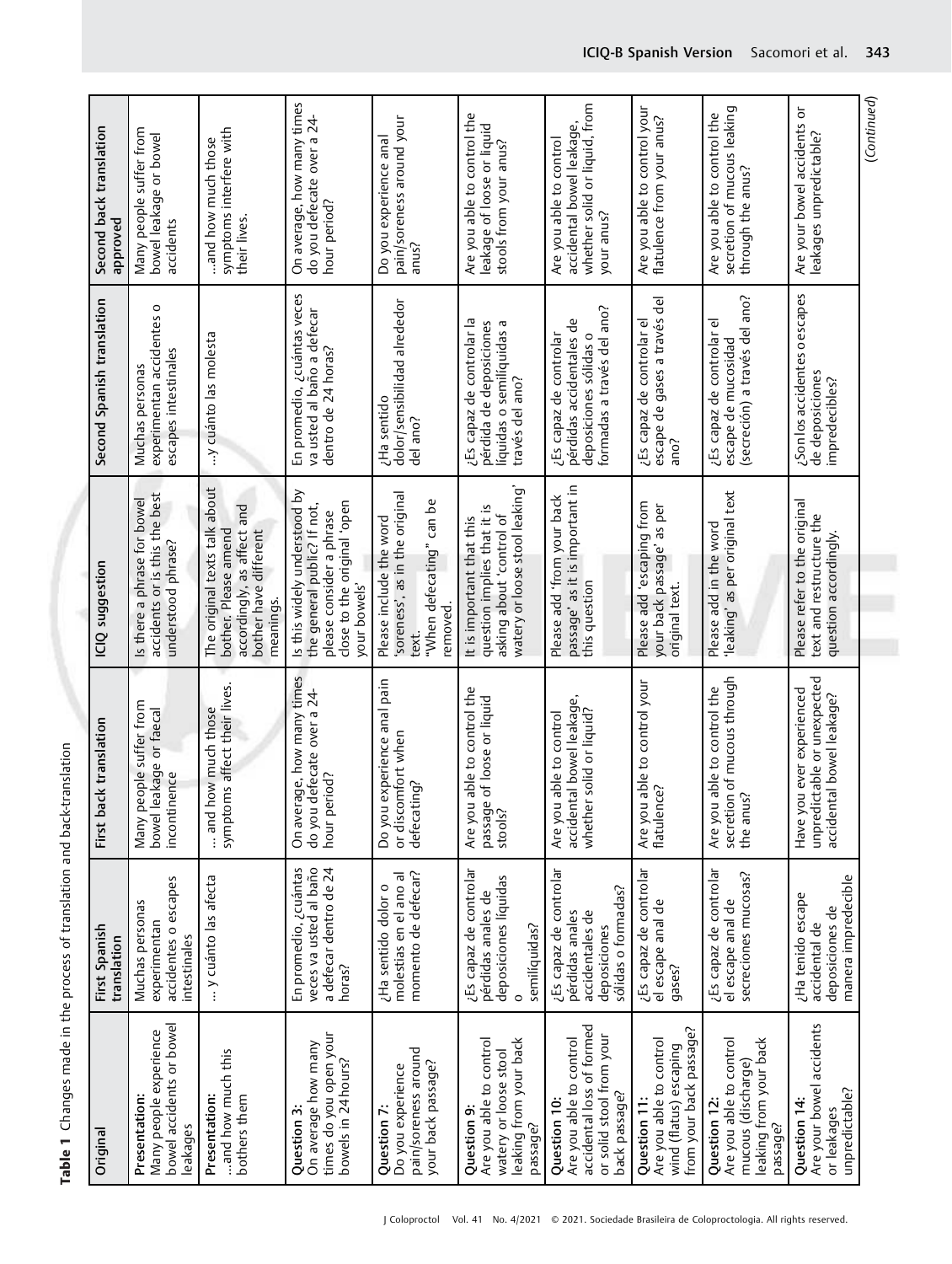Table 1 (Continued) Table 1 (Continued)

1

 $= 1.4$ 

 $\backslash$ 

| Second back translation<br>approved<br>Second Spanish translation<br>ICIQ suggestion |                        | I-Hard, separate balls that<br>edges, easy to pass.<br>6- Soft chunks with rough<br>look like nuts, difficult to<br>5- Soft balls with rough<br>edges, mushy stool.<br>pass.<br>5- Bolas suaves con bordes<br>1- Trozos duros separados,<br>desiguales (fácil de pasar)<br>bordes desiguales, heces<br>6- Trozos suaves con los<br>como nueces (difícil de<br>como pulpa<br>pasar)<br>6- Please add 'a mushy stool'<br>5-Please refer to original text:<br>1- Please add '(hard to pass)'<br>it says 'clear cut edges (easy<br>as per original text<br>to pass)' | Is the possibility of suffering<br>leakage on your mind?<br>from accidental bowel<br>accidental de deposiciones?<br>posibilidad de tener escape<br>¿Está en su mente la<br>Please change to 'is' and to<br>'on your mind' | you may have regarding your<br>Please use the space below to<br>bowel movements, what may<br>describe any other worries<br>information you think that<br>we might need to know.<br>have caused your bowel<br>accidents, or any other<br>Por favor, en el espacio abajo<br>escapes o accidentes de sus<br>pérdida de deposiciones, o<br>algo más que deberíamos<br>preocupación sobre tener<br>deposiciones, qué piensa<br>podría haber causado su<br>describa cualquier otra<br>saber.<br>add in missing section asking<br>Please see original text and<br>accidents or leakages.<br>about cause of bowel |  |
|--------------------------------------------------------------------------------------|------------------------|------------------------------------------------------------------------------------------------------------------------------------------------------------------------------------------------------------------------------------------------------------------------------------------------------------------------------------------------------------------------------------------------------------------------------------------------------------------------------------------------------------------------------------------------------------------|---------------------------------------------------------------------------------------------------------------------------------------------------------------------------------------------------------------------------|-----------------------------------------------------------------------------------------------------------------------------------------------------------------------------------------------------------------------------------------------------------------------------------------------------------------------------------------------------------------------------------------------------------------------------------------------------------------------------------------------------------------------------------------------------------------------------------------------------------|--|
| First back translation                                                               |                        | 5-Soft balls with rough edges<br>separate balls that<br>6 - Soft chunks with rough<br>look like nuts<br>l - Hard,<br>edges.                                                                                                                                                                                                                                                                                                                                                                                                                                      | suffering from accidental<br>bowel leakage ever cross<br>Does the possibility of<br>your mind?                                                                                                                            | Please use the space below to<br>might need to know.<br>you may have regarding your<br>other information you think<br>describe any other worries<br>bowel movements, or any<br>that we                                                                                                                                                                                                                                                                                                                                                                                                                    |  |
| First Spanish<br>translation                                                         | sin previo aviso?<br>0 | 6-Trozos suaves con los<br>5-Bolas suaves con<br>bordes desiguales<br>bordes desiguales<br>separados, como<br>1- Trozos duros<br>nueces                                                                                                                                                                                                                                                                                                                                                                                                                          | ¿Pasa por su mente la<br>escape accidental de<br>posibilidad de tener<br>deposiciones?                                                                                                                                    | Por favor, en el espacio<br>causado su pérdida de<br>más que deberíamos<br>deposiciones, o algo<br>preocupación sobre<br>piensa puede haber<br>deposiciones, qué<br>accidentes de sus<br>tener escapes o<br>abajo describa<br>cualquier<br>saber.                                                                                                                                                                                                                                                                                                                                                         |  |
| Original                                                                             |                        | Type 6 - fluffy pieces with<br>lumps like nuts (hard to<br>Type 5- soft blobs with<br>clear cut edges (easy to<br>ragged edges, a mushy<br>Type 1- separate hard<br>Question 15:<br>stool<br>pass)<br>pass)                                                                                                                                                                                                                                                                                                                                                      | Is the possibility of having<br>a bowel accident on your<br>Question 17:<br>mind?                                                                                                                                         | leakages, or anything else<br>leakages, what you think<br>worries you have about<br>may have caused your<br>below to describe any<br>Please use the space<br>you think we should<br>bowel accidents or<br>bowel accidents or<br>Question 24:<br>know.                                                                                                                                                                                                                                                                                                                                                     |  |

E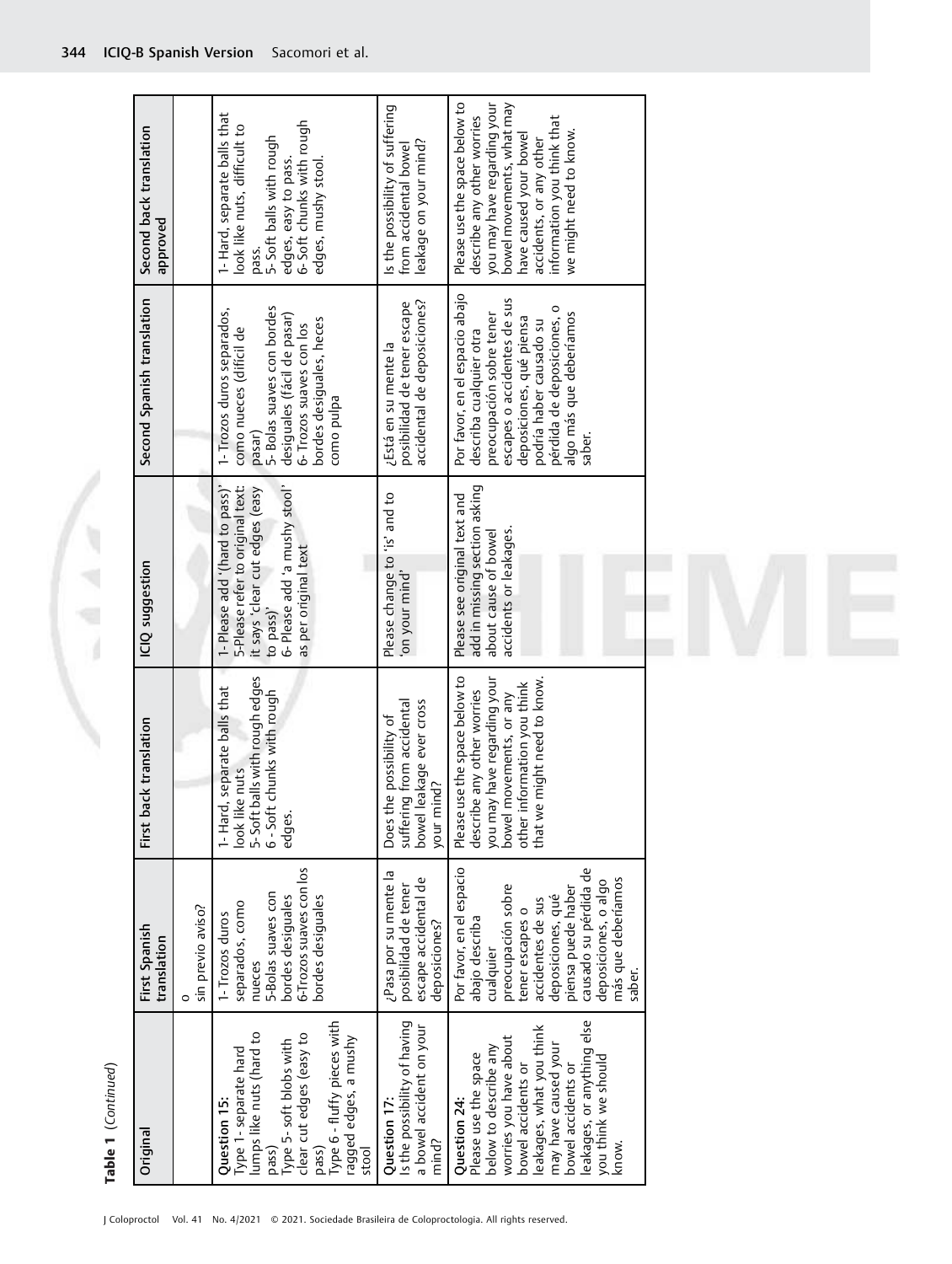| Variable                     | n (%) |
|------------------------------|-------|
| Gender                       |       |
| Female                       | 7(70) |
| Male                         | 3(30) |
| Age group (years)            |       |
| $50 - 59$                    | 1(10) |
| $60 - 69$                    | 3(30) |
| $70 - 79$                    | 4(40) |
| $80 - 89$                    | 2(20) |
| Level of schooling           |       |
| Elementary (basic) education | 2(20) |
| Technical                    | 4(40) |
| Higher education             | 4(40) |
| Marital status               |       |
| Married                      | 6(60) |
| <b>Divorced</b>              | 2(20) |
| Single                       | 2(20) |
| Type of cancer               |       |
| Colon                        | 7(70) |
| Rectum                       | 3(30) |
|                              |       |

Table 2 Sociodemographic and type of cancer characteristics of participants of the face validity assessment ( $n = 10$ )

sometimes = 32%; most of the time = 12%; always = 12%), fecal incontinence (44%), and flatus incontinence (76%). Regarding QoL, 44% reported feeling ashamed due to their bowels, worrying where toilets are (60%), and restricting their social life (48%).

# **Discussion**

The present study resulted in a Spanish version of the ICIQ-B (supplementary file – available online), which was culturally adapted for the Chilean population after a process of translation and back translation and face validity assessment among colorectal cancer patients. This Spanish version demonstrated good testretest reliability, and might also be a reference for use in other Spanish-speaking countries. We recommend that before using this version of the questionnaire in other Spanish speaking countries, the authors proceed with a thorough review for cultural adaptation and linguistic validation. Although the Real Academia Española's (Royal Spanish Academy) main mission is to ensure that the changes that the Spanish language undergoes do not break its essential unity, there are some nuances and preferences of terminologies in each Spanish-speaking country.

In the present study, face validity analysis demonstrated that the ICIQ-B was adequate to cover the phenomenon "bowel function" among colorectal cancer patients. They reported that the final version was very clear and easy to understand, showing adequate face validity. Face validity

|                               | <b>Table 3</b> Characterization of the participants of the test-retest |
|-------------------------------|------------------------------------------------------------------------|
| reliability analysis $(n=15)$ |                                                                        |

| Variable                                                        | n (%)   |
|-----------------------------------------------------------------|---------|
| Gender                                                          |         |
| Female                                                          | 8(53.3) |
| Male                                                            | 7(46.7) |
| Age group (years)                                               |         |
| $50 - 59$                                                       | 5(33.5) |
| $60 - 69$                                                       | 7(46.9) |
| $70 - 79$                                                       | 2(13.4) |
| $80 - 89$                                                       | 1(6.7)  |
| Level of schooling                                              |         |
| Elementary (basic)                                              | 4(26.7) |
| Secondary                                                       | 3(19.9) |
| Technical                                                       | 4(26.7) |
| Higher education                                                | 4(26.7) |
| Marital status                                                  |         |
| Married                                                         | 6(60)   |
| Divorced                                                        | 2(20)   |
| Single                                                          | 2(20)   |
| Type of cancer                                                  |         |
| Colon                                                           | 9(60)   |
| Rectum                                                          | 6(40)   |
| <b>Eastern Cooperative Oncology Group</b><br>performance status |         |
| $\mathbf{0}$                                                    | 5(33.3) |
| 1                                                               | 9(60)   |
| $\overline{\phantom{a}}$                                        | 1(6.7)  |
| Cancer treatments received                                      |         |
| Surgery                                                         | 8(53.3) |
| Chemotherapy                                                    | 5(33.3) |
| Radiotherapy                                                    | 3(20)   |

Note: Eastern Cooperative Oncology Group (ECOG) performance status:  $0 =$  fully active, able to carry on all predisease performance without restriction;  $1 =$  restricted in physically-strenuous activity, but ambulatory and able to carry out work of a light or sedentary nature, such as, light house work, office work;  $2 =$  ambulatory and capable of all selfcare, but unable to carry out any work activities; up and about more than 50% of waking hours.

with clinical experts on the subject has already been reported in the development phase of the original English version.<sup>14</sup>

Compared with other questionnaires on bowel function, the ICIQ-B has a more wide-ranging approach, delving deeper into the domains of bowel pattern, bowel control, and QoL, as well as other bowel symptoms (stool format, straining, and sexual impact). In addition, the ICIQ-B may be used for a wider variety of health conditions that affect bowel function or bowel control, such as fecal incontinence. In turn, the colorectal module of the EORTC QLQ places more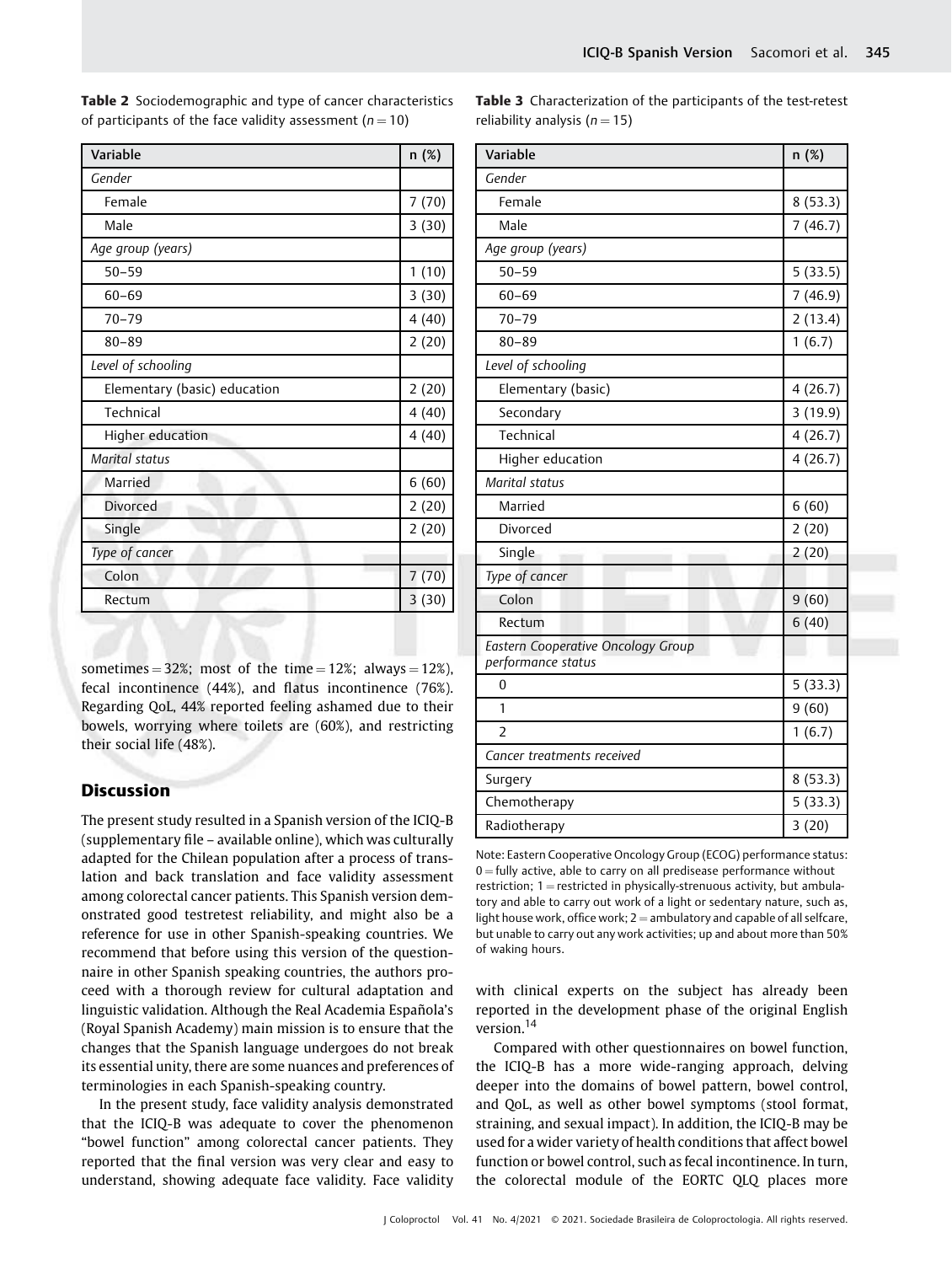**Table 4** Test-retest reliability analysis ( $n = 15$ )

| Item/Domain           | Spearman<br>rho* | Item            | Spearman<br>rho* |
|-----------------------|------------------|-----------------|------------------|
| Bowel pattern score   | 0.972            | 12 <sub>b</sub> | 1                |
| Bowel control score   | 0.996            | 13a             | $\mathbf{1}$     |
| Quality of life score | 1                | 13 <sub>b</sub> | $\mathbf{1}$     |
| 3a                    | 1                | 14a             | 1                |
| 3 <sub>b</sub>        | 0.847            | 14 <sub>b</sub> | 1                |
| 3 <sub>c</sub>        | 0.967            | 15a             | 0.639            |
| 4a                    | 1                | 15 <sub>b</sub> | 0.910            |
| 4b                    | 1                | 16a             | 0.979            |
| 5a                    | 0.965            | 16 <sub>b</sub> | 1                |
| 5b                    | 1                | 17a             | 1                |
| 6a                    | 1                | 17 <sub>b</sub> | 1                |
| 6b                    | 1                | 18a             | 1                |
| 7a                    | 0.842            | 18 <sub>b</sub> | 1                |
| 7 <sub>b</sub>        | 1                | 19a             | 0.912            |
| 8a                    | 0.855            | 19 <sub>b</sub> | 0.961            |
| 8b                    | 1                | 20a             | 1                |
| 9a                    | $\overline{1}$   | 20 <sub>b</sub> | $\mathbf{1}$     |
| 9 <sub>b</sub>        | $\mathbf{1}$     | 21a             | $\mathbf{1}$     |
| 10a                   | 1                | 21 <sub>b</sub> | $\mathbf{1}$     |
| 10 <sub>b</sub>       | $\mathbf{1}$     | 22a             | $\mathbf{1}$     |
| 11a                   | 1                | 22 <sub>b</sub> | $\mathbf{1}$     |
| 11 <sub>b</sub>       | $\mathbf{1}$     | 23              | $\mathbf{1}$     |
| 12a                   | 1                |                 |                  |

Note: \* $p < 0.001$ 

emphasis on QoL, but considers fewer items about bowel function.<sup>11,17</sup> A previous retrospective study<sup>13</sup> with rectal cancer patients undergoing surgical tumor resection reported that the EORTC QLQ-CR38 failed to identify clinically-consistent differences in bowel function among patient groups, as more technical aspects of rectal surgery that may be predictive of the functional outcome were not discriminated on the defecation subscale (for instance: type of anastomosis, level of anastomosis, and method of reconstruction). The authors<sup>13</sup> hypothesized that this questionnaire may not be sensitive enough to detect functional differences after surgical treatment.

In the present study, the ICIQ-B showed good test-retest reliability: most of the items showed strong correlations. The only item that showed a moderate correlation between test and retest measures was item 15a. Stool form/texture probably changes more in one week depending on food intake, supplements, use of laxatives<sup>18</sup> or mood.<sup>19</sup>

For this translation/validation study, we included colorectal cancer patients one month before and up to six months after the surgical tumor resection. They reported a variety of symptoms, including increased bowel movements, nocturnal bowel movement, fecal urgency, anal incontinence, and their impact on QoL due to embarrassment and restrictions to social life. The mean scores on the domains of the ICIQ-B (bowel pattern, bowel control, and QoL were similar to those reported in a study with people with bowel symptoms.<sup>15</sup> These results are consistent with those of other studies, in which colorectal cancer patients usually complain of increased frequency of bowel movements that require planning to attend social events,  $20,21$  the need to wear protective clothing, the need to get up at night to have a bowel movement, $^{22}$  as well as fecal urgency and incontinence.<sup>5,23</sup> These results reveal that colorectal cancer affects bowel function all through the different stages of diagnosis and treatment.

A systematic review<sup>20</sup> indicated that most of the people living with colorectal cancer highlighted their need for more information about the long-term self-management of bowel symptoms (7% to 89%). In addition, due to social stigma and its association with old age, many patients are unwilling to notify symptoms of anal incontinence.<sup>14,24</sup> Using validated questionnaires might be important to show the real magnitude of this problem and to stablish the effects of the proposed treatments.

# Study Limitations

One limitation of the present study was the small sample size, which is inherent to this kind of study. For further research, the Spanish version of the questionnaire needs to be validated and analyzed regarding internal consistency with a larger sample, as the present study was just an initial step.

# Conclusions

The Spanish version of the ICIQ-B has shown to be appropriate for use among colorectal cancer patients, and it has adequate face validity for target users and robust test-retest reliability. The ICIQ-B is a comprehensive and psychometrically strong patient-completed questionnaire to evaluate the symptoms of anal incontinence (including flatus incontinence) and their impact on QoL either for research purposes or the clinical practice. Furthermore, it may be used for many conditions that affect bowel function, such as colorectal cancer, inflammatory bowel disease, and fecal incontinence.

The ICIQ-B is a useful tool to assess bowel function and QoL among colorectal cancer patients. It will be useful for a variety of clinicians, including oncologists, gastroenterologists, physiatrists, nurses, physiotherapists, nutritionists, and psychologists, aiming to reduce the negative impact of bowel dysfunction on QoL.

The Chilean Spanish version of the ICIQ-B questionnaire is available as a Supplementary File (ICIQ-B Chilean Spanish Version{hyperlink}). The English version of this questionnaire will be made available upon request to ICIQ group ([https://iciq.net/register\) by clicking in](https://iciq.net/register) "Request Modules."